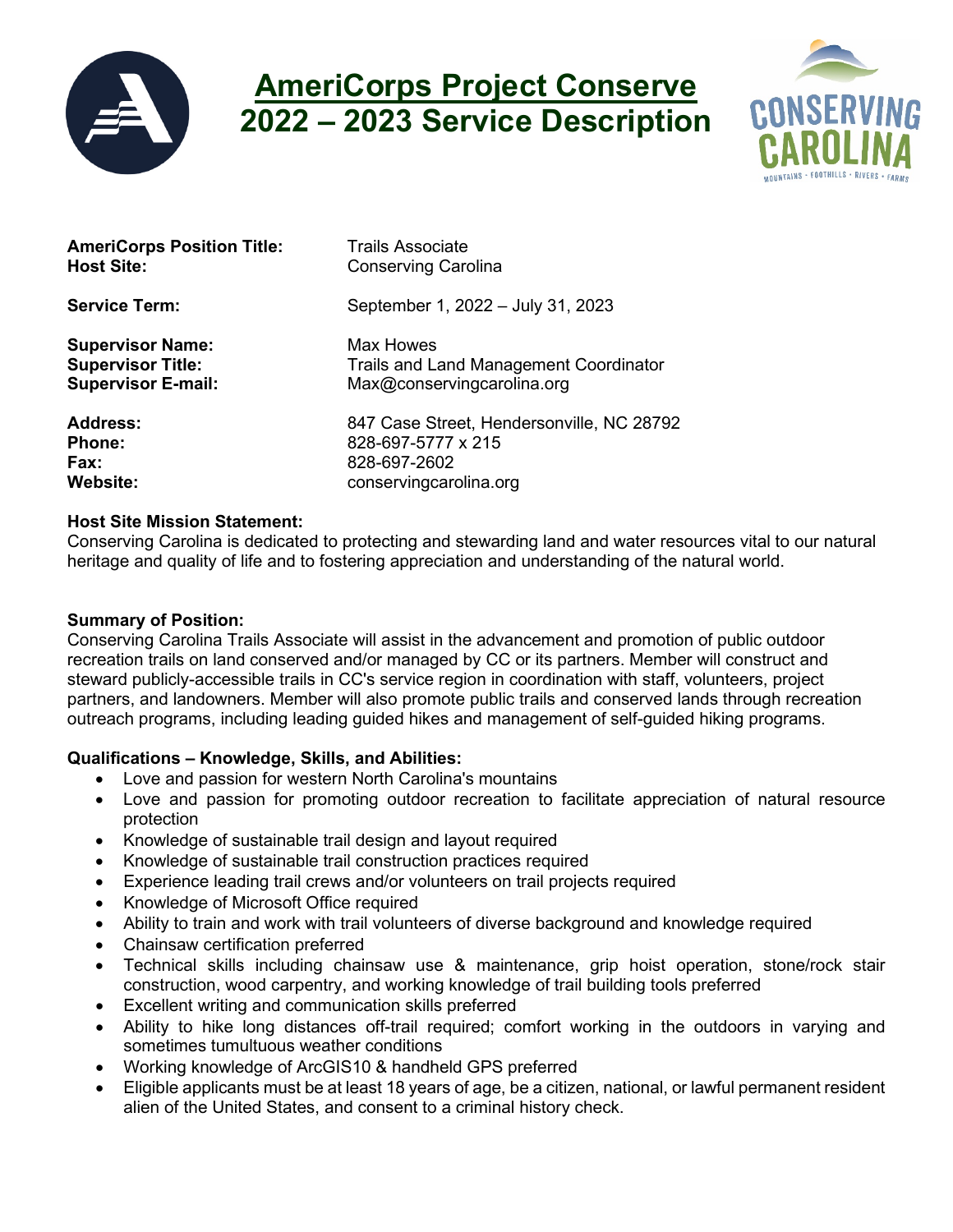## **Preferred Service Hours / Weekly Schedule:**

M-F 9a-5p, some weekends required (~1 per month)

#### **Position Responsibilities and Duties:**

## **Conservation Education (10%)**

- Plan, coordinate, and lead group hikes, outings, and/or trails trainings for volunteers, students, partnership organizations, or members of the public on Conserving Carolina-conserved lands.
- Duties includes development of knowledge of local landscape & hike/outing destinations and routes, logistics planning, risk and safety management of participants, public speaking and presenting, group management, fostering positive participant experience, incorporation of conservation and environmental education components, participant advance and follow-up communication & tracking

## **At-Risk Ecosystem Impacts and Trails (65%)**

- Construct new sustainable outdoor recreation trails on publicly-accessible CC-conserved lands
- Maintain and steward existing outdoor recreation trails on publicly-accessible CC-conserved lands
- Assist staff in planning public hiking and biking trails, including trail design & layout
- Monitor, inventory, assess, and document trail conditions and risks and prioritize maintenance needs and projects
- Promote trail projects and outdoor recreation opportunities on conserved lands through outreach tools including website, social media, print information campaigns, and guided hikes/programming
- Facilitate partnerships with project partners for trail projects
- Assist staff in the planning and acquisition of conservation projects that create or improve public access or trails

#### **Volunteer Engagement (25%)**

- Recruit, train, lead, and coordinate volunteer crew for trail construction projects and ongoing trail maintenance
- Oversee, facilitate, and increase capacity for Conserving Carolina weekly volunteers Trails Crew and volunteer Adopt-A-Trail programs to support public trail projects
- Implement new effective volunteer management practices including volunteer tracking specific to trails work, Adopt-A-Trails training workshops, and volunteer trail workdays

#### *PLEASE NOTE: In addition to fulfilling host site service responsibilities, all Project Conserve members are required to fully participate in team trainings, service projects and statewide AmeriCorps events. Project Conserve team events will occur approximately twice per month in locations throughout the service area and may require up to three overnight stays.*

## **ESSENTIAL FUNCTIONS**

**Equipment / Software Used:** Trail/Stewardship Tools, Garmin GPS, Safety Equipment, ArcGIS, Microsoft Office (Word, Excel, PowerPoint experience needed); Cell Phone w/ text message ability to be able to effectively communicate in field situations and between remote projects

**Physical Demands**: Ability to hike long distances off-trail required; comfort working in the outdoors, use of hand and power tools

**Transportation Needs**: Must Possess Own Vehicle That is Reliable

Setting/Location of Service Activities: 50% Office (Indoors), 50% Field (Outdoors)

**Other Considerations**: Cell phone w/ texting capabilities for communicating remotely and effectively in the field/projects sites in locations with limited cellular coverage